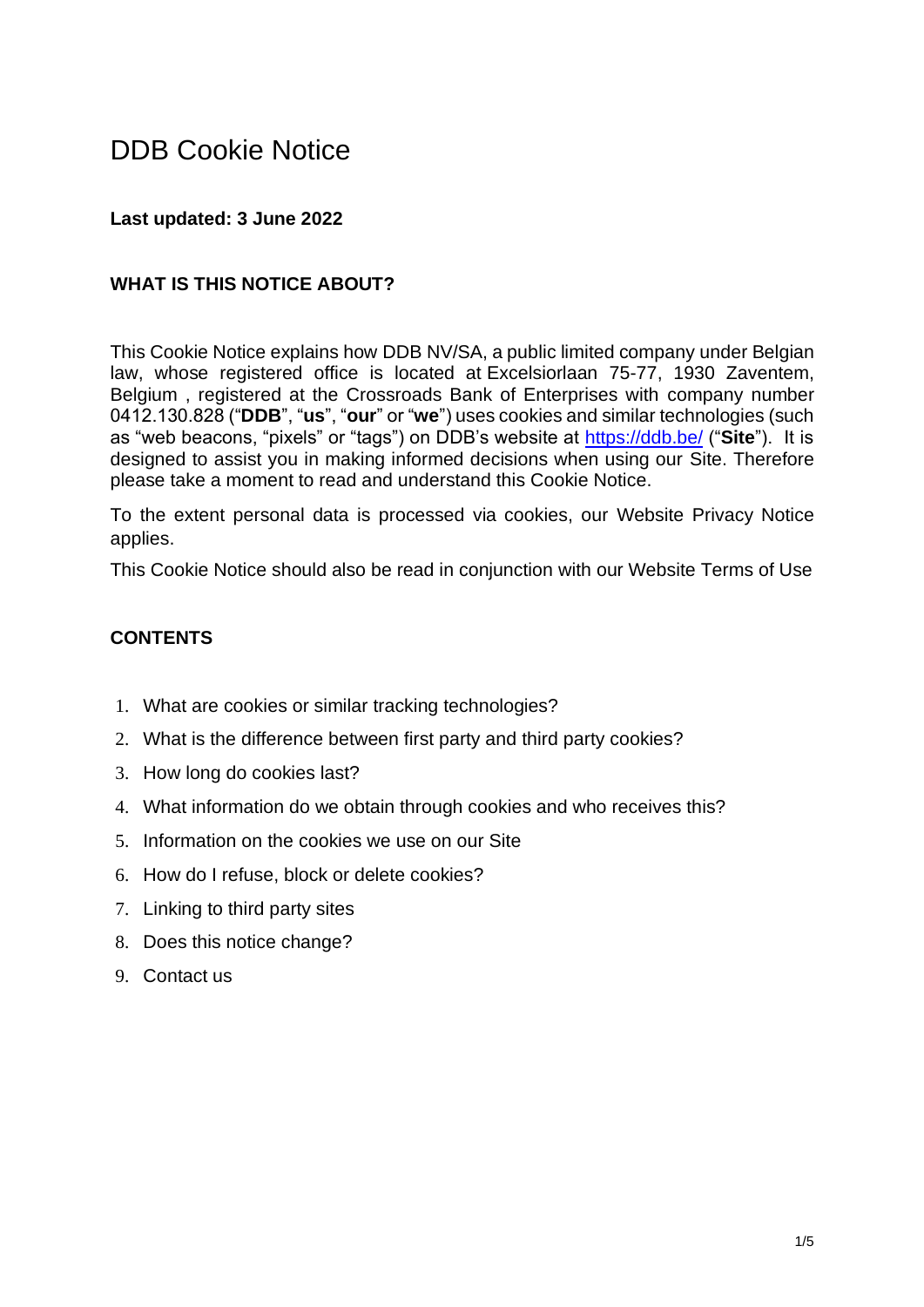## **1. WHAT ARE COOKIES OR SIMILAR TRACKING TECHNOLOGIES?**

We use cookies on our Site, which are very small text files or pieces of code, which often include a unique identifier. When you visit our Site, it will request to store this text file on your device in order to remember information about you, such as your language preference or login information. We also use similar technologies to cookies known as "web beacons", "pixels" or "tags". These technologies do a similar job to cookies, allowing website operators to count page views and understand how visitors interact with and respond to certain content on a webpage. For the purposes of the remaining sections of this Cookie Notice, we refer to all cookies and similar technologies using the above features as "**Cookies**".

You should be aware that applications you use to access our Site, such as your website browser, may also place cookies on your device when visiting our Site, or other websites. An example of this would be where you sign into Google Chrome using a Google Account. We do not have control over these third party cookies, so you will need to manage these cookies in the settings of the relevant applications.

For more details on cookies and similar technologies, please visit https://www.allaboutcookies.org.

## **2. WHAT IS THE DIFFERENCE BETWEEN FIRST PARTY AND THIRD PARTY COOKIES?**

We use "first party cookies" and "third party cookies" in connection with our Site:

- **First party** cookies are cookies placed by us to collect information about you.
- **Third party** cookies are cookies placed by third party website operators. Information about you collected by those third party cookies will be shared with the relevant third party. Please refer to the relevant third party website operator's cookie and privacy notice for more details about the information they collect and how they use it.

# **3. HOW LONG DO COOKIES LAST?**

All cookies have expiration dates that determine how long they stay in your browser:

- **Session Cookies** these are temporary cookies that are placed on your device during your browsing session and then expire (and are automatically erased) whenever you close your browser.
- **Persistent Cookies** these are designed to last for a pre-defined period of time, which varies depending on the nature of the cookie. Persistent cookies stay in your browser until they reach their individual expiry date, or until you manually delete them.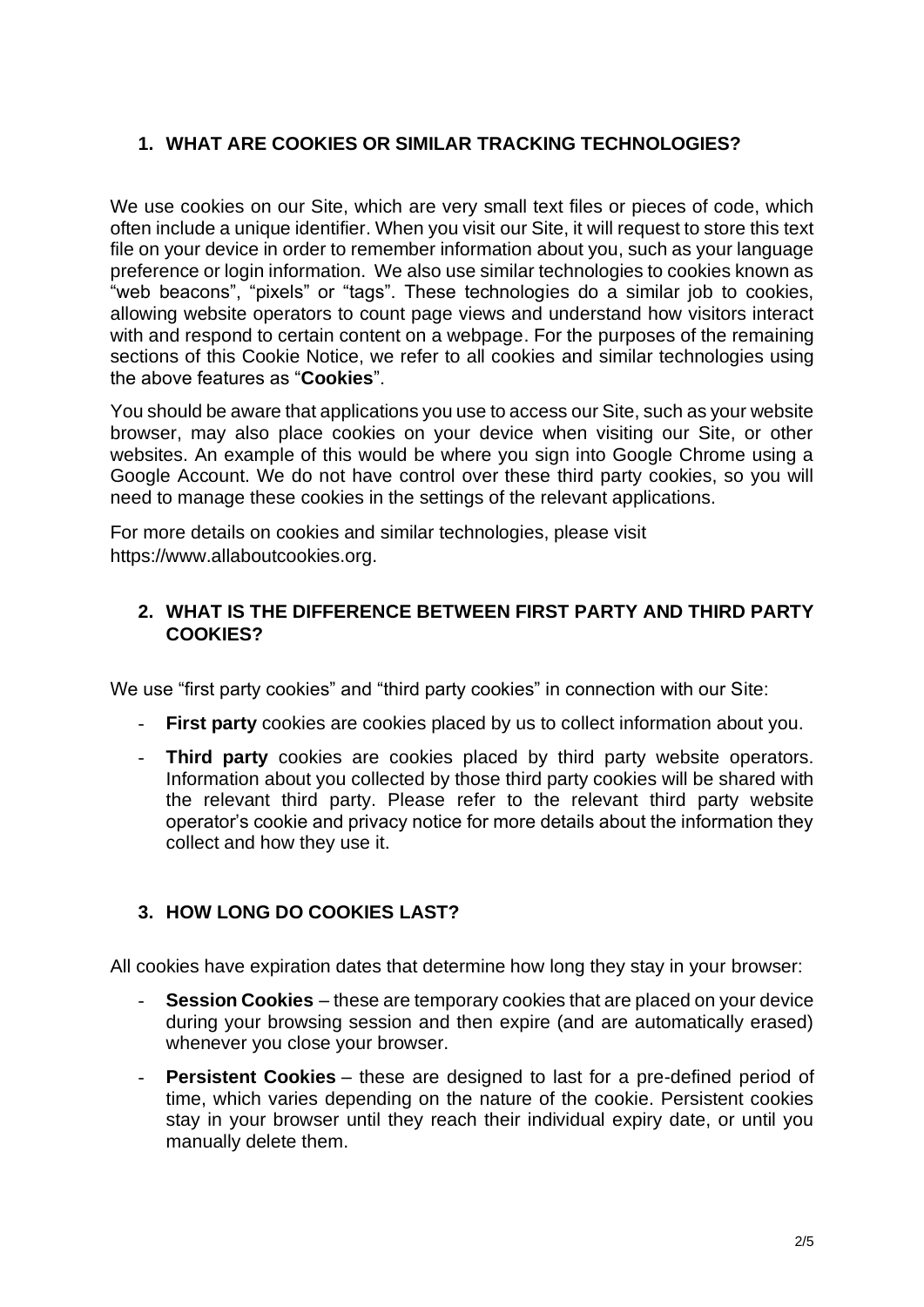# **4. WHAT INFORMATION DO WE OBTAIN THROUGH COOKIES AND WHO RECEIVES THIS?**

The information we obtain through Cookies include your device IP address, domain name, identifiers associated with your devices, device and operating system type and characteristics, web browser characteristics, language preferences, clickstream data, your interactions with the Site (such as the web pages you visit, links you click and features you use), the pages that led or referred you to the Site, dates and times of access to the Site, and other information about your use of the Site.

We may process personal data when using cookies; in that case our Website Privacy Statement applies as well.

Depending also on whether it concerns first or third party cookies, the cookie information may be received by third parties as indicated in the table below (please see section 5 below).

## **5. INFORMATION ON COOKIES WE USE ON OUR SITE**

Our Site uses different types of cookies, classified in the table below according to their purpose and indicating for each cookie the lifespan/duration, whether it concerns first or third party cookies and recipients (if any).

# **a. ESSENTIAL COOKIES**

Essential Cookies are necessary for the Site to function properly or to provide you with a service explicitly requested and cannot be deactivated in our cookie banner. These Cookies are set directly on your browser by DDB based on our legitimate interest in providing a well-functioning and secure website and/or to provide you with a service explicitly request. You can set your browser to block these Cookies or alert you about these Cookies, and you may also deactivate these Cookies by changing your browser preferences; but as a consequence some parts of the site or function may not work properly.

| <b>Cookie Name</b>       | <b>Purpose</b>                                                                                                    | <b>Duration</b> | 1st or 3rd party | <b>Recipients</b> |
|--------------------------|-------------------------------------------------------------------------------------------------------------------|-----------------|------------------|-------------------|
| cookie-consent-<br>level | This<br>Cookie<br>keeps<br>track of whether and for<br>which Cookies the user<br>has given his or her<br>consent. | 1 vear          | 1st party        | N/A               |

# **b. ANALYTICS COOKIES**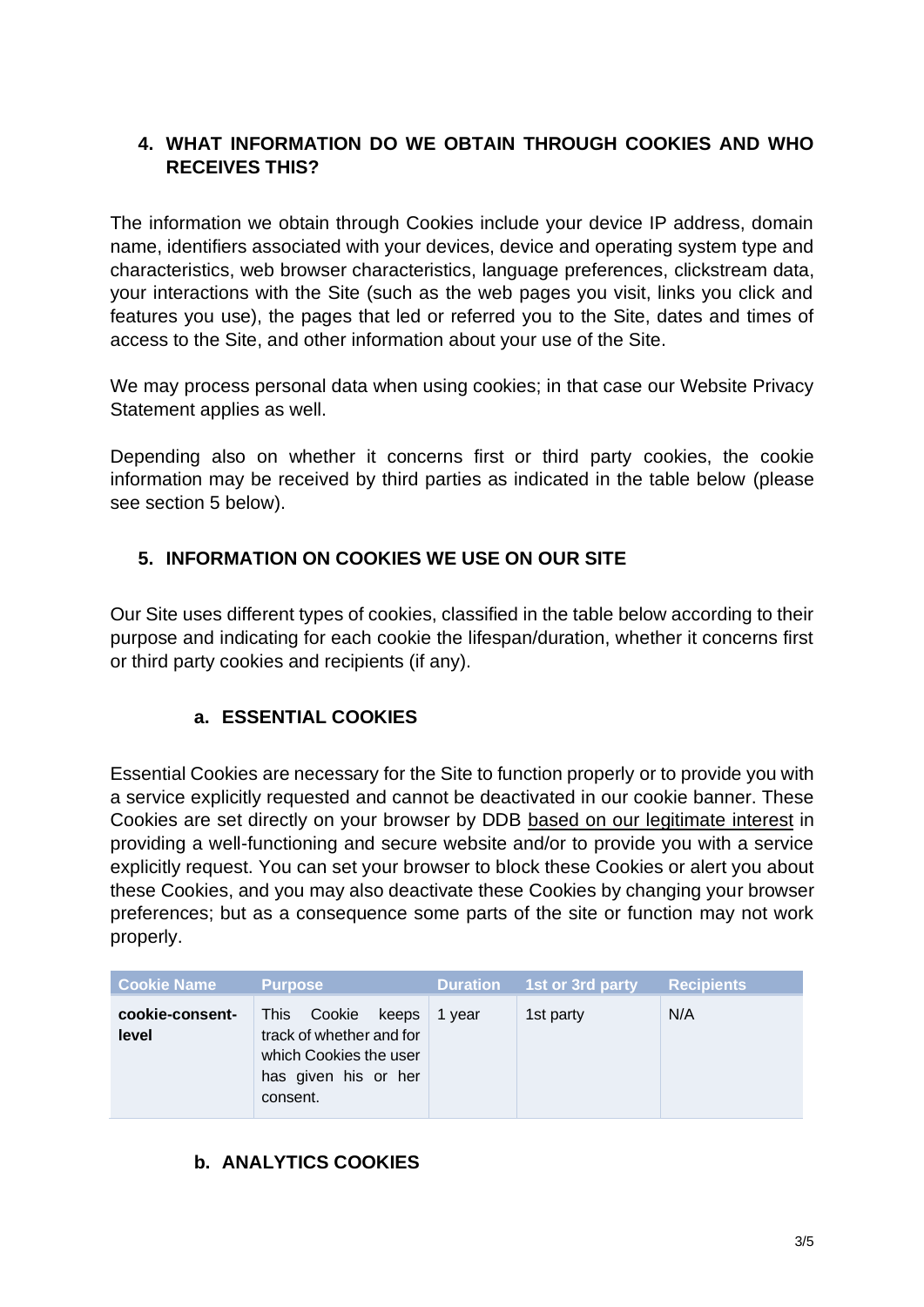We use Analytics Cookies to collect information on how users navigate and use our Site, such as how the users traverse our Site, the pages they view, how long they stay on a page and whether the page is displayed correctly or whether errors occur. Such Cookies help us to improve the performance of our Site and make the Site more userfriendly. These Cookies are set based on your consent. You can withdraw your consent at any time.

| <b>Cookie Name</b> | <b>Purpose</b>                                                                                                                                                                                                                                                                        | <b>Duration</b> | 1st or 3rd party                                                   | <b>Recipients</b> |
|--------------------|---------------------------------------------------------------------------------------------------------------------------------------------------------------------------------------------------------------------------------------------------------------------------------------|-----------------|--------------------------------------------------------------------|-------------------|
| $\_$ gid           | This Cookie is a Google<br>Analytics cookie that is<br>used to store information<br>about how visitors use a<br>website, the number of<br>views, unique<br>page<br>visitors, sessions and<br>campaign data<br>and<br>helps<br>create<br>an<br>analytical report about<br>the website. | 24 hours        | 3rd party: Google,<br>whose privacy<br>notice can be<br>found here | Google Analytics  |
| $\Box$ ga          | This Cookie is a Google<br>Analytics cookie that is<br>distinguish<br>to<br>used<br>unique users.                                                                                                                                                                                     | 2 years         | 3rd party: Google,<br>whose privacy<br>notice can be<br>found here | Google Analytics  |
| _ga_1ZZJQC3F75     | This Cookie is a Google<br>Analytics cookie that is<br>the<br>used to persist<br>session state.                                                                                                                                                                                       | 2 years         | 3rd party: Google,<br>whose privacy<br>notice can be<br>found here | Google Analytics  |

# **6. HOW DO I REFUSE, BLOCK OR DELETE COOKIES?**

You can accept all Cookies, reject all Cookies or manage your Cookie settings. If you refuse Cookies or do not click "accept" on our cookie banner, only the Essential Cookies will be set on your browser. If you have given your consent for Cookies that are not Essential, you have the right to withdraw your consent at any time. You can withdraw your consent via the cookie settings on our Site.

If you wish to block Cookies, delete existing Cookies or change your cookie settings, you can always do so via your browser settings. You can find these settings in the "options" or "preferences" menu of your internet browser. For example, the hyperlinks below provide further instructions on how to deactivate the use of cookies on certain browsers and/or how to delete Cookies:

• [Cookie preferences -](https://support.microsoft.com/en-gb/help/17442/windows-internet-explorer-delete-manage-cookies) Internet Explorer